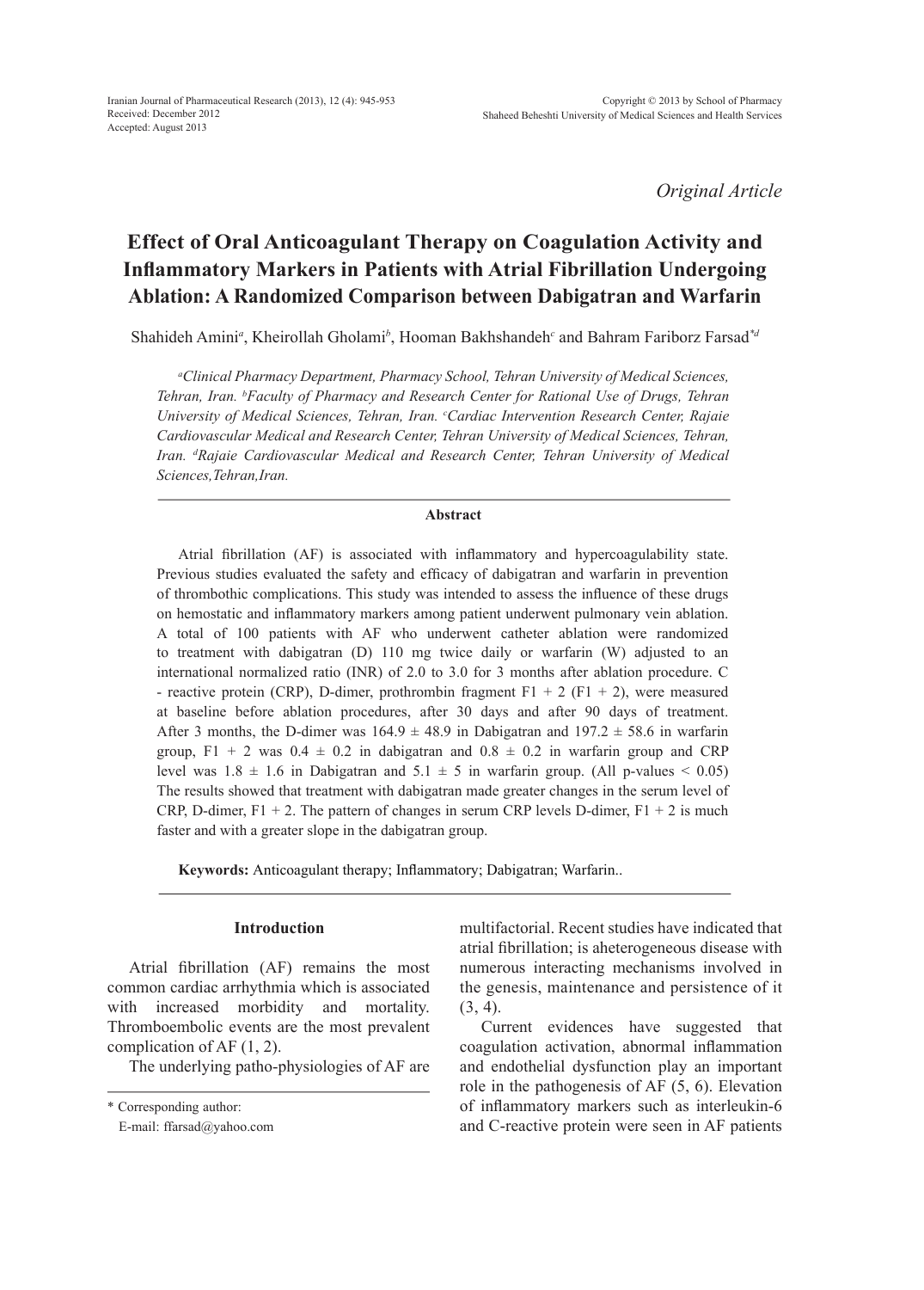(7, 8). Indeed hypercoagulable or prothrombotic states may be detected in AF patients and there is a significant association between inflammatory markers and thrombogenesis, in which elevation of inflammatory markers leads to an increase in the risk of vascular events (8-10).

Despite oral anticoagulation (OAC), AF patients continue to suffer from thromboembolic stroke and in many cases the occurrence of cerebral infarction is silent (11). Until recent years warfarin has been the only effective oral anticoagulant therapy for the prophylaxis of stroke in AF patients. Nevertheless, the Randomized Evaluation of Long-Term Anticoagulation Therapy (RE-LY) study showed superiority of dabigatran over warfarin in the prevention of stroke and systemic embolism (12).

While dabigatran has a place in the therapeutic prevention stroke and systemic embolism associated with AF, there is no study that has compared the effect of this drug on inflammatory and hemostatic markers with warfarin, so we performed a randomized trial to compare the effect of dabigatran at doses of 110 mg twice daily with warfarin adjusted to an international normalized ratio (INR) of 2.0 to 3.0 in AF patients post single circumferential pulmonary vein ablation on markers of thrombin generation (prothrombin fragment  $F1 + 2$  ( $F1 + 2$ )), fibrin turnover (fibrin D-dimer) and inflammation (c-reactive protein, CRP).

### **Experimental**

# *Patients*

We performed a, randomized controlled trial of patients undergoing AF ablation for drugrefractory, symptomatic AF between January 2010 and July 2011 at Rajaie Cardiovascular Medical and Research center in Tehran, a tertiary health care providing hospital. The study protocol was approved by the local institutional review board and informed written consent was obtained from all the participants after registration in the study.

Patients with drug-refractory, symptomatic AF who had indications for ablation included in this study. Patients were excluded in the presence of a severe heart-valve disorder, stroke within 14 days or severe stroke within 6 months before screening, a condition that increased the risk of hemorrhage, a creatinine clearance of less than 30 mL per minute, an active liver disease, and pregnancy at the time of the ablation procedure. Registration was performed by an electrophysiologist who was a member of scientific board of our institute.

# *Randomization, study groups and endpoints*

After providing AF ablation procedures and participants registration, 100 patients were randomly assigned to receive 110 mg dabigatran (Pradaxa®, BoehringerIngelheim) twice daily, or to receive warfarin adjusted to an international normalized ratio (INR) of 2.0 to 3.0, for at least 90 days after the AF ablation procedure.

Randomization was performed using the balanced block method (block of four). Randomization concealment was applied using the sealed envelope method. The process of randomization and concealment was carried out by one of the authors who did not participate in the patients' enrollment, treatment, follow up and data collection.

Primary endpoints of the study were to determine and compare the changes in blood levels of F1+2, D-dimer and CRP between two study groups. Comparison of the thrombotic complications and safety profile was the secondary endpoints of the study.

# *Blood sampling and assays*

Venous blood was drawn with a 21-22 gauge needle. Blood was collected into vacutainer tubes containing citrate 3.8%. The blood was centrifuged within at 2000 g for 20 min and stored at -70 until analysis. All laboratory technicians who were involved in blood sampling, analyzing and reporting the results had been masked to the randomized status and treatment of the study participants. The INR, PT, aPTT,  $F1 + 2$ , D-dimer and CRP were measured at baseline before ablation procedures, after 30 days (in the first visit of patients after ablation in our center) and after 90 days of treatment (minimum anti-coagulation therapy after AF ablation (13). In the warfarin group, Time in Therapeutic range (TTR) was calculated by the Rosendaal method (14).

The APTT and PTT were analyzed by C.K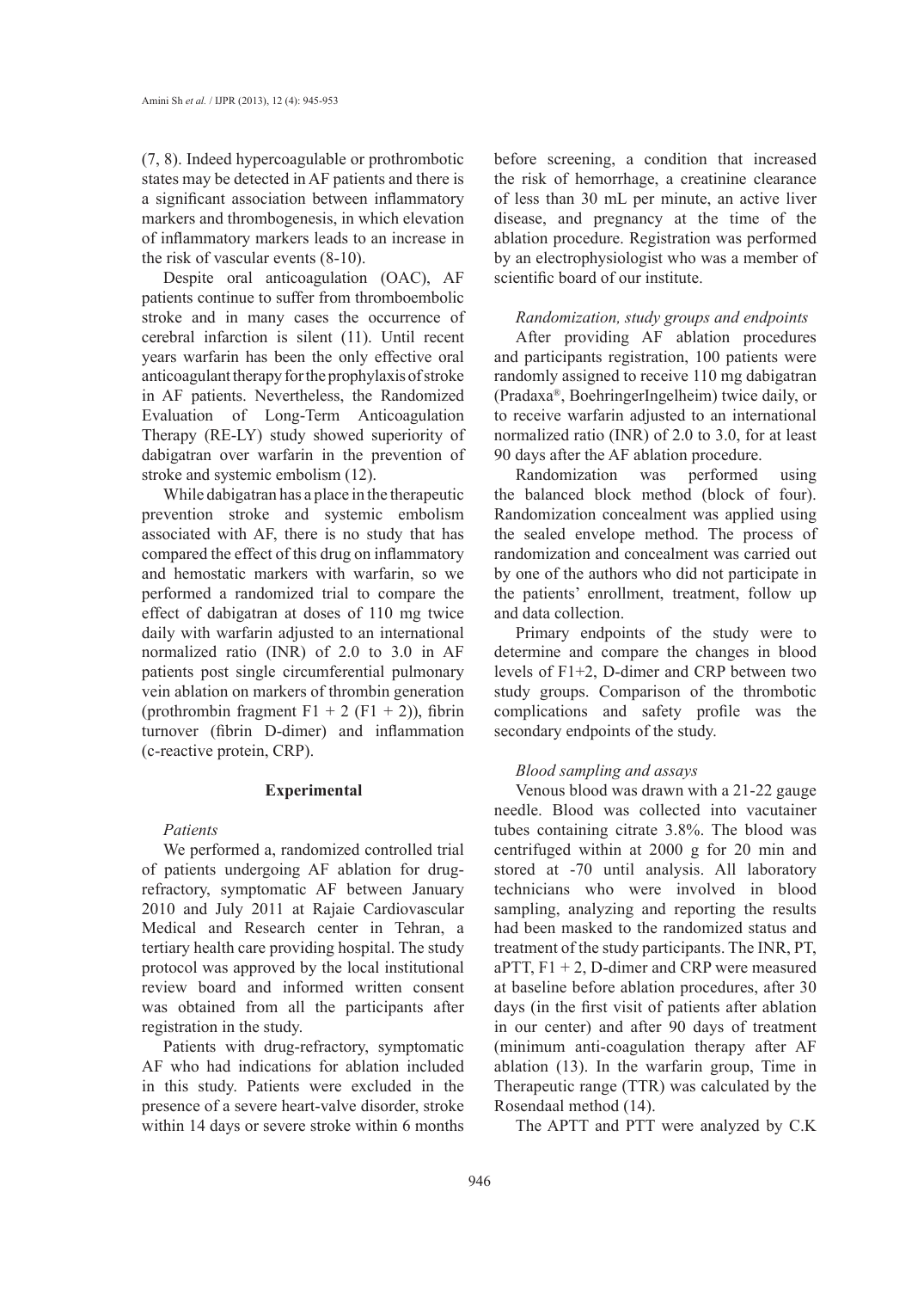*?*

PREST®and NEOPLASTINE ®cl respectively.  $F1 + 2$  and D-dimer were analyzed with commercial immunoassays (Enzygnost®, Dade Behring for F1+2 and VIDAS<sup>®</sup>for D-dimer,). Levels of CRP were measured with CRP-Latex Immunoturbidometric Assay (CRP-LIA). All analyses were performed at the laboratory in our institute.

### *Statistical analysis*

Data were described as mean  $\pm$  standard deviation for interval and count (percent) for categorical variables. One sample Kolmogorov-Smirnov test was applied to find the fitness of interval variables with normal distribution. Baseline data were compared between the two study groups with Student's t test (for interval variables) and Pearson's chi square or Fisher's exact tests (for categorical variables). Repeated measure analysis of variance (ANOVA) models were applied to investigate the changes of study outcomes through the time and the associations with the types of treatment (study groups) and also the interactions. Bonferroni post-hoc test was applied for pair wise comparisons. P-value < 0.05 was considered as statistically significant. Intention to treat (ITT) approach was considered for data analysis.

Multivariate analysis was performed by using generalized estimating equations (GEE) method. In these models, the adjusted associations between blood levels of CRP in the baseline, first month and third month after treatment and the type of treatment (dabigatran or warfarin) were investigated.

IBM® SPSS® Statistics 19 for Windows® (IBM Corporation, New York, USA, 2010) was used for statistical analysis.

# **Results**

*Study participants and their baseline characteristics*

From June 2011 to July 2012, a total number of 112 patients were assessed for the study inclusion criteria. One hundred people who met the criteria were randomly assigned to the dabigatran or the warfarin group, 50 in each group. The mean age of the participants was  $58 \pm 11.7$  years and the female/male ratio was 52/48. The patients'

characteristics are summarized in Table 1. No significant differences were observed between the study groups.

All the participants received the assigned treatment and were followed until the three months after. No withdrawal or loss to follow up occurred after treatment (Figure 1). The INR level was in therapeutic range in all the patients. The mean percent time in therapeutic INR range (TTR) in this group at the third month after treatment was  $52\% \pm 6.8\%$ .

# *Comparison of outcomes and safety between the study groups*

# *D-dimer*

Results are presented in Table 2. In addition, changes in plasma levels of D-dimer in three months of follow-up and the comparisons between the two study groups are shown in Figure 2. These findings showed that the plasma levels of D-dimer after 3 months were significantly different between the two groups  $(164.9 \pm 48.9 \text{ in dabigatran and } 197.2 \pm 58.6 \text{ in}$ the warfarin group,  $p$ -value = 0.003).

Repeated measure ANOVA model revealed that the interaction between treatment and study groups was significant (p-value  $= 0.013$ ). It means that the effect of dabigatran to reduce the blood level of D-dimer was greater than warfarin. Between the first and third months after treatment, the rate of decrease was faster and the final blood levels of D-dimer were the less in dabigatran group (Figure 2).

# *Prothrombin fragment F1 + 2*

Table 2 shows that the difference between dabigatran and warfarin groups in the blood levels of F1 + 2 was significant  $(0.4 \pm 0.2 \text{ in}$ dabigatran and 0.8±0.2 in warfarin group,  $p$ -value  $< 0.001$ ).

Statistical analysis confirmed that the interaction between type of treatment and F1+2 was significant (p-value  $= 0.002$ ). Similar to D-dimer, reduction in blood level of F1+2 was significantly faster in treatment with dabigatran rather than warfarin after the first month (Figure 3).

### *C-reactive protein*

After 3 months, the CRP level significantly decreased in the dabigatran group  $(1.8 \pm 1.6 \text{ in}$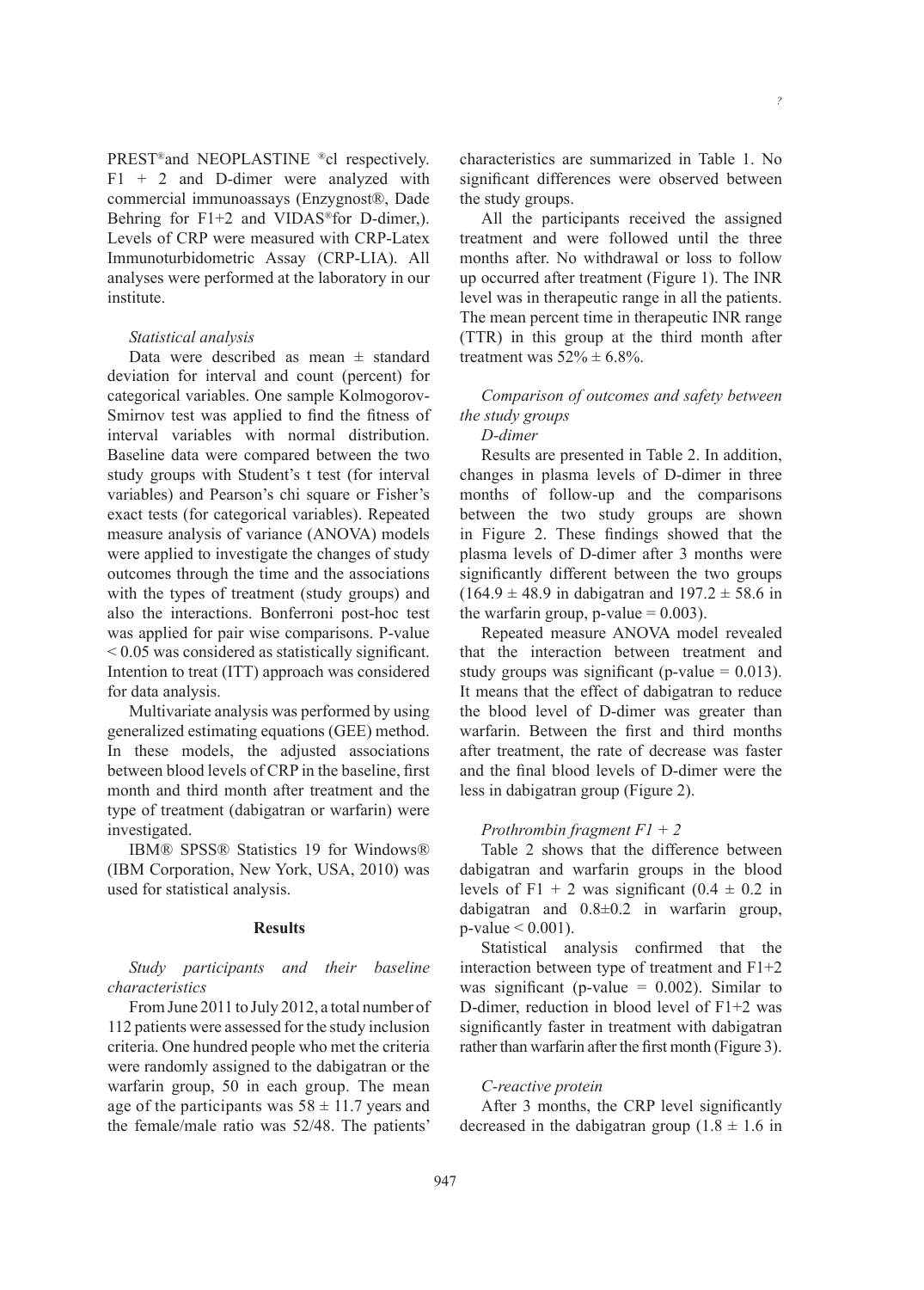| <b>Table 1.</b> Baseline characteristics in the two study groups. |  |  |  |  |
|-------------------------------------------------------------------|--|--|--|--|
|-------------------------------------------------------------------|--|--|--|--|

|                                       | <b>Treatment Group</b>   |                        |         |
|---------------------------------------|--------------------------|------------------------|---------|
|                                       | Dabigatran<br>$(n = 50)$ | Warfarin<br>$(n = 50)$ | p-value |
| Age years                             | $56 \pm 14.4$            | $60 \pm 8.2$           | 0.442   |
| $Age \geq 65 \text{ years}$           | $18(36\%)$               | 11(22%)                | 0.123   |
| Sex (F/M)                             | 25/25                    | 27/23                  | 0.689   |
| <b>Body Mass Index</b>                | $26.4 \pm 2.9$           | $28.7 \pm 4.1$         | 0.161   |
| <b>AF Duration months</b>             | $25.6 \pm 25.5$          | $25.7 \pm 16.9$        | 0.998   |
| Heart Failure $(n = 11)$              | 6(12%)                   | $5(10\%)$              | 0.749   |
| Hypertension $(n = 51)$               | $28(56\%)$               | 23(46%)                | 0.317   |
| Diabetes $(n = 30)$                   | 17(34%)                  | 13(26%)                | 0.180   |
| Coronary Artery Disease ( $n = 18$ )  | 7(14%)                   | 11(22%)                | 0.298   |
| Chronic renal insufficiency $(n = 6)$ | $5(10\%)$                | $1(2\%)$               | 0.204   |
| Alcohol Drinking ( $n = 13$ )         | $5(10\%)$                | 7(14%)                 | 0.538   |
| <b>Medical Treatments</b>             |                          |                        |         |
| Aspirin $(n = 22)$                    | $10(20\%)$               | 12(24%)                | 0.273   |
| ACE Inhibitors ( $n = 35$ )           | $18(36\%)$               | 17(34%)                | 0.834   |
| Statins ( $n = 33$ )                  | 19(38%)                  | 22(44%)                | 0.542   |
| Beta Blockers $(n = 31)$              | 12(24%)                  | 19(38%)                | 0.130   |
| Calcium Channel Blockers ( $n = 23$ ) | $10(20\%)$               | 13(26%)                | 0.476   |
| <b>CHADS2-VASc score</b>              | $1.55 \pm 1.44$          | $2 \pm 0.87$           | 0.177   |
| $\bf{0}$                              | $18(36\%)$               | 12(24%)                |         |
| 1                                     | $5(10\%)$                | 11(22%)                |         |
| $\geq$ 2                              | 27(54%)                  | 28 (56%)               |         |
| <b>HAS-BLED</b> score                 | $0.69 \pm 0.2$           | $0.73 \pm 0.24$        | 0.142   |
| $\bf{0}$                              | 27(54%)                  | $28(56\%)$             |         |
| 1                                     | $18(36\%)$               | 17(34%)                |         |
| $\geq$ 2                              | $5(10\%)$                | $5(10\%)$              |         |

dabigatran and  $5.1 \pm 5.0$  in the warfarin group, p-value < 0.001). Repeated measure ANOVA model suggested that there was a significant interaction between treatment and study groups (p-value =  $0.041$ ). It means that similar to D-dimer, the pattern of changes in serum CRP levels is much faster and with a greater slope in the dabigatran group. By other words, in spite of the greater levels of serum CRPin the dabigatran group at the baseline, the drug made a significant decrease in the patients' serum CRP (Figure 4).

### *Multivariate analysis*

Multivariate analysis was performed by GEE model and the result is presented in Table 3. After adjustment for several determinants, it was observed that significant association existed between the type of treatment and changes in CRP levels ( $\beta$  = -8.21 ± 2.57, p-value = 0.001). It means that dabigatran caused more reduction in blood CRP levels compared to warfarin. In addition, diabetes showed significant associations after adjustment (Table 3). By other word, among different predictors, only diabetes showed a significant relationship with higher serum CRP levels. Other important factors, such as affliction to heart failure, chronic kidney disease and hypertension didn't show any statistically significant associations with CRP levels.

# *Safety and adverse drug reactions*

No bleeding and any other adverse effects were observed.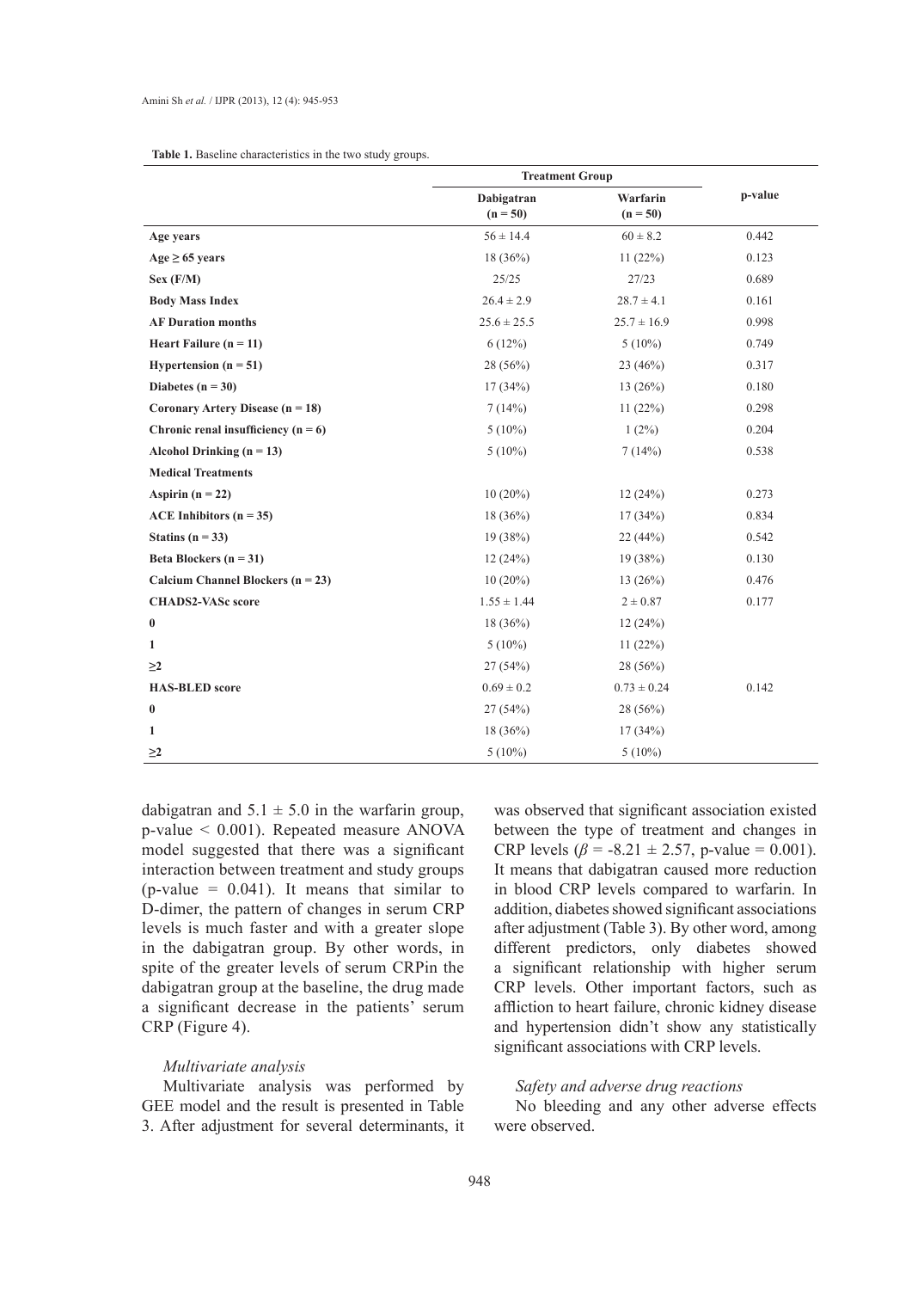







*?*

Figure 2. Comparison of changes in blood D-dimer levels between two groups of patients.

Figure 3. Comparison of changes in Prothrombine Fragment F<sub>1</sub>+2 levels between two groups of patients.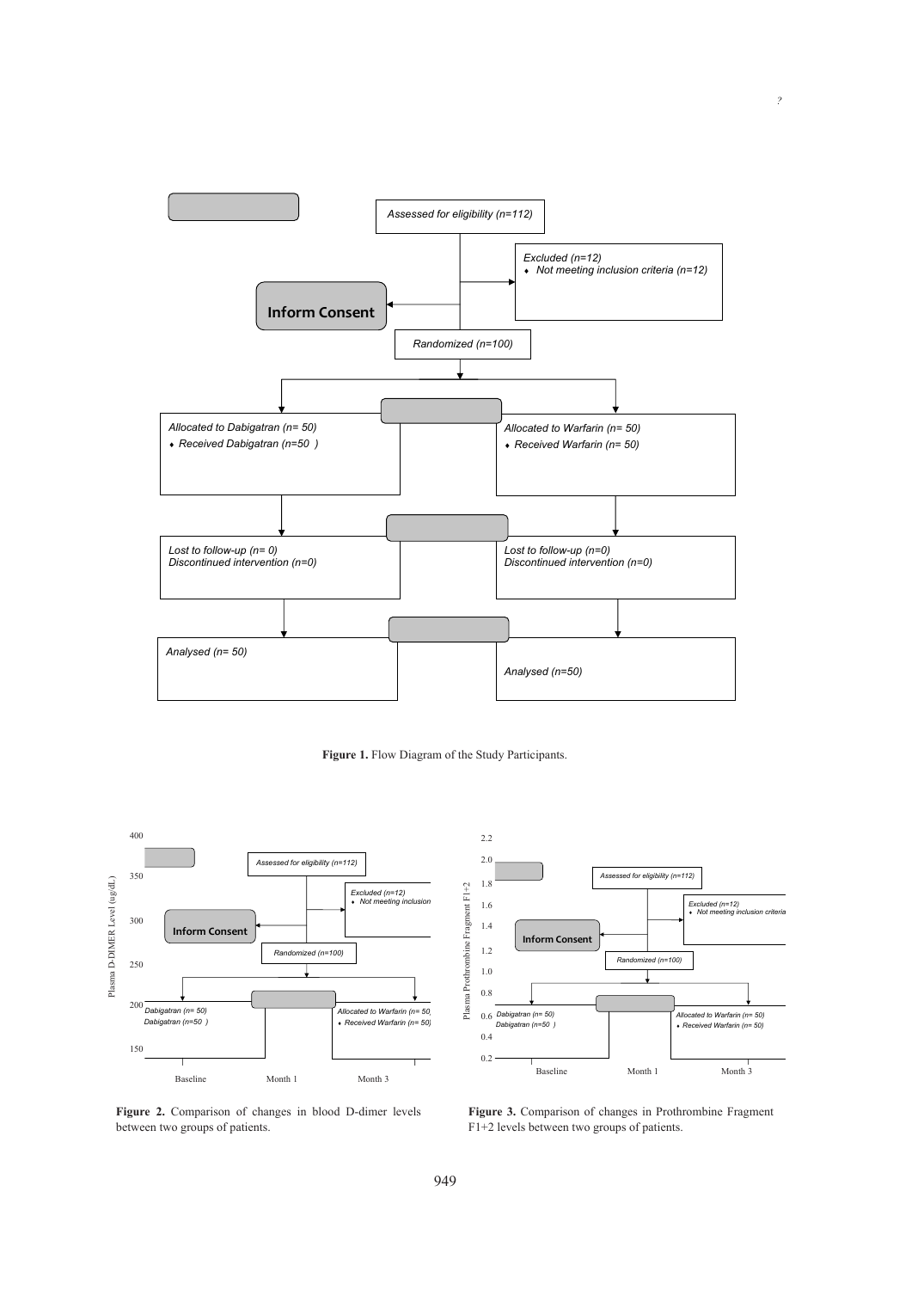| <b>Table 2.</b> Comparison of outcomes between the study groups. |  |  |  |
|------------------------------------------------------------------|--|--|--|
|------------------------------------------------------------------|--|--|--|

|                                    | <b>Treatment Group</b>                                                  |                                      |         |
|------------------------------------|-------------------------------------------------------------------------|--------------------------------------|---------|
|                                    | Dabigatran<br>$(n = 50)$                                                | Warfarin<br>$(n = 50)$               | P value |
| D-dimer                            |                                                                         |                                      |         |
| <b>Baseline</b>                    | $333.6 \pm 81.4$ <sup><math>\dagger</math>, <math>\ddagger</math></sup> | $303.9 \pm 118.1^{\dagger,\ddagger}$ | 0.147   |
| Month 1                            | $287.9 \pm 91.7$ <sup>†, §</sup>                                        | $262.2 \pm 69.3$ <sup>†, §</sup>     | 0.118   |
| Month 3                            | $164.9 \pm 48.9$ <sup>**</sup>                                          | $197.2 \pm 58.6$ <sup>**</sup>       | 0.003   |
| <b>Time-Treatment Interaction*</b> |                                                                         |                                      | 0.013   |
| Prothrombin fragment F1+2          |                                                                         |                                      |         |
| <b>Baseline</b>                    | $1.8 \pm 0.6$ <sup>†, ‡</sup>                                           | $1.6 \pm 0.8$ <sup>†.‡</sup>         | 0.161   |
| Month 1                            | $1.5 \pm 0.8$ <sup>†, §</sup>                                           | $1.4 \pm 0.6$ <sup>†, §</sup>        | 0.450   |
| Month 3                            | $0.4 \pm 0.2$ <sup>*</sup>                                              | $0.8 \pm 0.2$ <sup>*</sup>           | < 0.001 |
| <b>Time-Treatment Interaction*</b> |                                                                         |                                      | 0.002   |
| <b>C</b> Reactive Protein          |                                                                         |                                      |         |
| <b>Baseline</b>                    | $11.3 \pm 12.2$                                                         | $7.4 \pm 10.7$                       | 0.100   |
| Month 1                            | $5.9 \pm 4.9$ <sup>†</sup>                                              | $6.5 \pm 7.5$                        | 0.625   |
| Month 3                            | $1.8 \pm 1.6$ <sup>†</sup>                                              | $5.1 \pm 5.0$                        | < 0.001 |
| <b>Time-Treatment Interaction*</b> |                                                                         |                                      | 0.041   |

\* Assessed by repeated measure ANOVA models.

†, ‡, §: Statistically significant results in pairwise comparisons within groups, using Bonferroni post-hoc test.

# **Discussion**

The results of this study show that prescription of dabigatran in patients with AF who undergo catheter ablation leads to the decrease in D-dimer, CRP and F1+2 in a period of three months after ablation and this decrease is higher in comparison to the group who have received warfarin. Although the pathophysiology of atrial fibrillation and the mechanism that causes



**Figure 4.** Comparison of changes in serum C - reactive protein between two groups of patients.

increase in the risk of thromboembolic events in this disease has not been identified correctly, findings show that inflammatory processes have an important role in the onset of the disease and its continuance and this disease is associated with a hypercoagulable and prothrombotic state (3, 15). Yet it is not clearly obvious whether inflammation is the outcome of the disease or the etiology of the disease (16). Somestudies believe that early recurrence of AF after ablation may be due to inflammatory processes. In a study recently performed, it has been proven that the level of interleukin 6 and CRP are relatively associated with the recurrence rate of AF after ablation (17, 18).

In addition, there is a mutual association between inflammatory processes and the *Note meeting in the mostatic system.* Inflammation leads to elevation of coagulation factors and decrease of fibrinolytic pathways. These changes result in a hypercoagulable and thrombotic state. A higher level of D-dimer and VWF is associated with an increase in the prevalence of stroke (19, 20).

> The level of hemostatic markers may predict the course of the disease (21).

In addition to the prognostic role of hemo-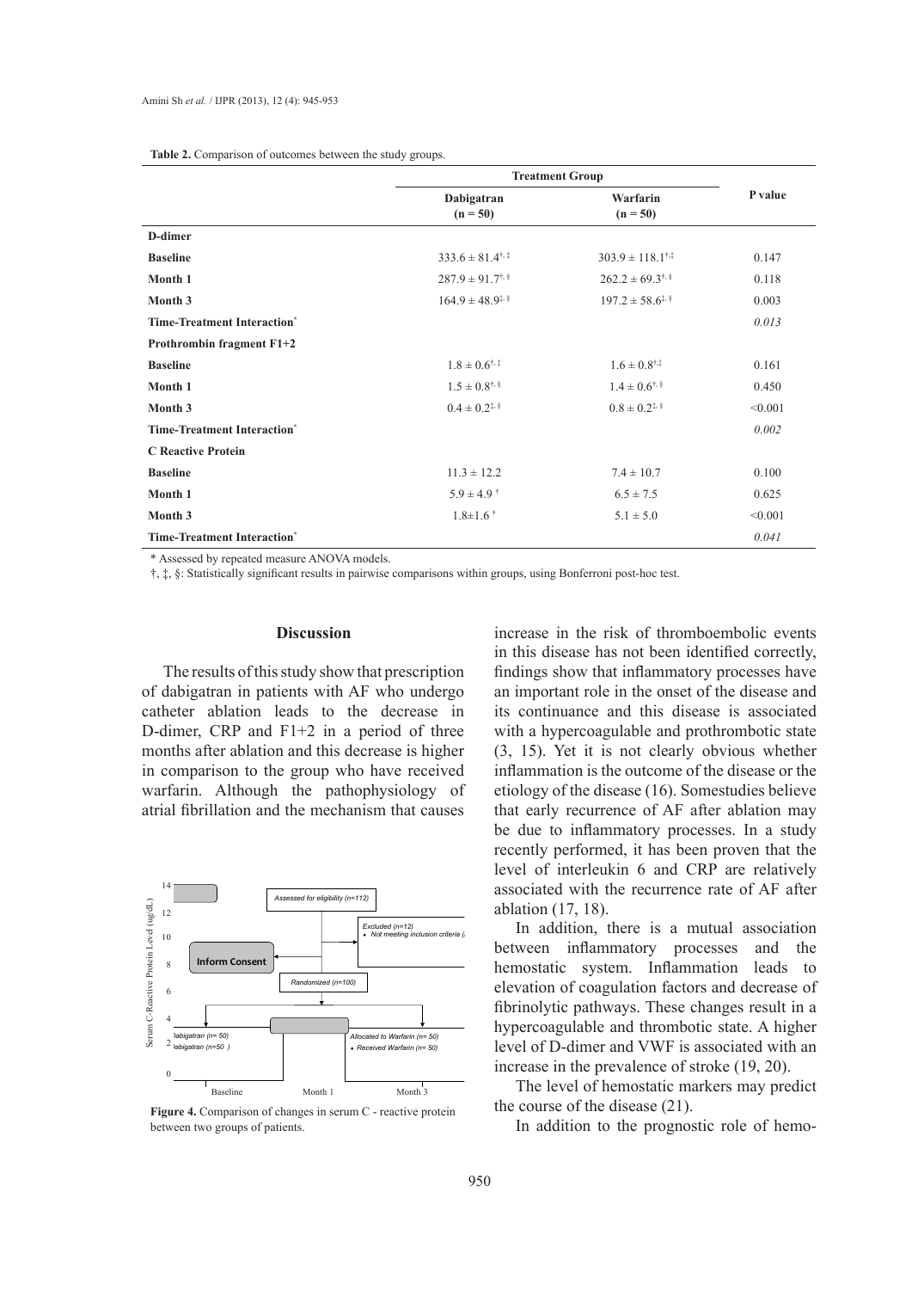| Coefficient $(\beta)$ | SE for $\beta$ | P value |
|-----------------------|----------------|---------|
| $-8.206$              | 2.5739         | 0.001   |
| 3.800                 | 4.2175         | 0.368   |
| .005                  | .0511          | 0.921   |
| $-13.885$             | 10.4636        | 0.185   |
| 4.094                 | 12.9830        | 0.752   |
| 14.603                | 2.5893         | < 0.001 |
| $-.736$               | 7.8232         | 0.925   |
| 8.504                 | 11.0892        | 0.443   |
| .267                  | 2.7622         | 0.923   |
| $-6.393$              | 9.0849         | 0.482   |
| 4.790                 | 6.6190         | 0.469   |
| $-4.494$              | 4.2877         | 0.481   |
|                       |                |         |

**Calcium Channel Blockers** -5.722 5.6481 0.311

**Table 3.** Multivariate analysis to find the adjusted association between serum CRP and anti-coagulation therapy method, adjusted for other determinants.

static markers, the impacts of drugs have also been evaluated. Therapeutic doses of warfarin and an INR in the range of 2-3 may decrease the level of markers, while aspirin and low doses of warfarin may have no effect on hemostatic markers (22, 23).

On the other hand, other studies have proved that warfarin has no effect on platelet markers, but it decreases the level of coagulation markers. This finding has been clinically approved that activation of the coagulation cascade has a more determinant role in comparison to the increase in platelet activity and also warfarin is more efficient than aspirin in the prevention of thromboembolic events (6).

Not only hypercoagulable states can occur after inflammatory processes, but also the coagulation system may affect the inflammatory process significantly.

Among these coagulable factors, thrombin, which is considered as an important component and a pivotal central enzyme in the hemostatic system, can increase the expression of specific cell receptors on mononuclear cells or endothelial cells and consequently induced inflammatory cytokine and growth factors production. Thrombin by means of binding to protease-activated receptors (PARs) may stimulate the secretion of proinflammatory mediators and several growth factors (24, 25).

Direct thrombin inhibitor as a therapeutic

agent, which may affect thrombin as the last target of the coagulation pathway, may have an important role on the coagulation pathway and probably the inflammatory process. In animal studies, thrombin has increased inflammation and thrombin inhibitor medications were able to decrease the thrombin-induced inflammation (26).

*?*

In the animal model, it was determined that dabigatran may decrease fibrosis and inflammation and may also decrease lung injury in the interstitial lung disease model (27).

In the present study, dabigatran has been able to decrease inflammatory and also hemostatic markers, while this decrease was less in the warfarin group. In the literature, no anti inflammatory effect has been detected for warfarin and only hemostatic factors has been influenced by the drug treatment (24, 28, 29).

In clinical studies and trials that compared dabigatran and warfarin, safety and bleeding complications and also the incidence of thrombotic events such as the incidence of stroke have been compared (12).

No comparison has been made between the impacts of these drugs on these markers. Besides, the clinical effect of these changes has not been evaluated till now. Since there is an association between the incidence of disease attacks and the inflammatory processes, the effect of dabigatran on these inflammatory markers may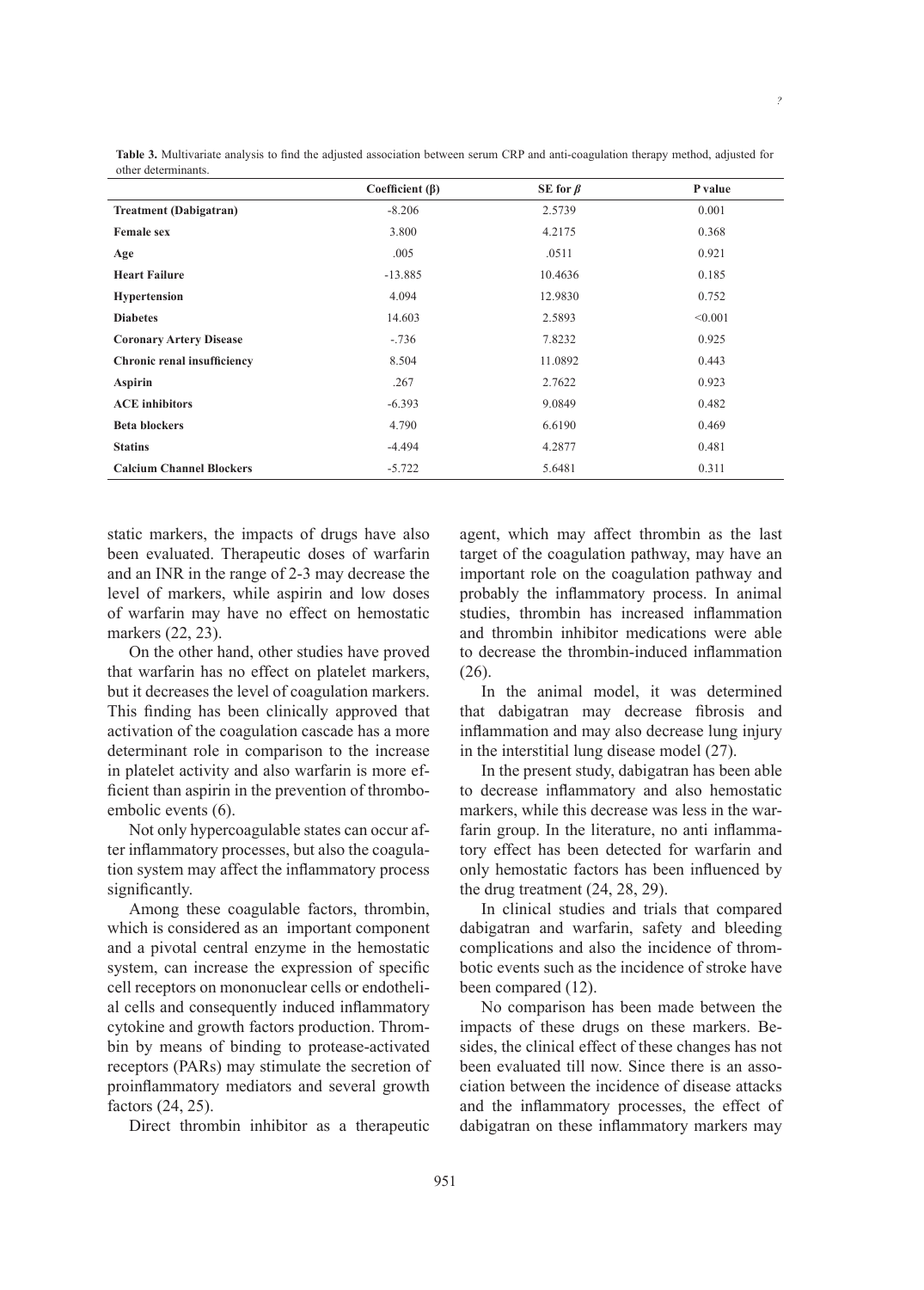be of importance (30).

It has been observed that in addition to the high risk of accidents such as stroke AF patients face, these patients in spite of anti coagulant therapy are also at risk for microthrombotic events such as dementia. Suppression of D-dimer may decrease the probability of dementia in these patients (31-33).

The effect of dabigatran on thrombin and consequently the decrease of inflammatory markers which have been detected in this study and also the higher decrease of D-dimer levels in comparison to warfarin may enlighten researchers regarding the positive results of this drug on lowering microthrombotic events.

The small sample size and not evaluating the recurrence rate of AF in the patients were the limitations of this study. Therefore, we suggest performing studies in the future to evaluate the clinical impact of change in marker levels.

# **Acknowledgment**

This article was a report of an academic project in Tehran University of Medical Sciences and drugs were provided by BoehringerIngelheim Company. The authors declare that there was not any other conflict of interest in the study.

#### **References**

- Ahmad Y and Lip GY. Stroke prevention in Atrial (1) Fibrillation:concepts and controversies. *Curr. Cardiol. Rev.* (2012) Article in press.
- (2) Desai NR and Giugliano RP. Can we predict outcomes in atrial fibrillation? *Clin. Cardiol*. Suppl. (2012) 35: 10-4.
- (3) Issac TT, Dokainish H and Lakkis NM. Role of inflammation in initiation and perpetuation of atrial fibrillationa systematic review of the published data. *J. Am. Coll. Cardiol.* (2007) 50: 2021-28.
- Friedrichs K, Klinke A and Baldus S. Inflammatory (4) pathways underlying atrial fibrillation. *Trends. Mol. Med.* (2011) 17: 556-63.
- (5) Kourliouros A, Kiotsekoglou A, Jahangiri M and Camm J. Current concepts in the pathogenesis of atrial fibrillation. *Am. Heart J.* (2009) 157: 243-52.
- Watson T, Shantsila E and Lip G. Mechanisms of (6) thrombogenesis in atrial fibrillation: Virchow's triad revisited. *The Lancet.* (2009) 10: 152-64.
- Roldán V, Marín F, Blann AD, García A, Marco (7) P, Sogorb F and Lip GY.Interleukin-6, endothelial

activation and thrombogenesis in chronic atrial fibrillation. *Eur. Heart J*. (2003)24: 1373-80.

- Chung MK, Martin DO, Sprecher D, Wazni O, (8) Kanderian A, Carnes CA, Bauer JA, Tchou PJ, Niebauer MJ, Natale A and Van Wagoner DR. C-reactive protein elevation in patients with atrial arrhythmias: inflammatory mechanisms and persistence of atrial fibrillation. *Circulation*. (2001) 104: 2886-91.
- Aviles RJ, Martin DO, Apperson-Hansen C, (9) Houghtaling PL, Rautaharju P, Kronmal RA, Tracy RP, Van Wagoner DR, Psaty BM, Lauer MS and Chung MK. Inflammation as a risk factor for atrial fibrillation. *Circulation*. (2003) 108: 3006-10.
- Engelmann MD and Svendsen JH. Inflammation in (10) the genesis and perpetuation of atrial fibrillation. *Eur. Heart J*. (2005) 26: 2083-92.
- Ezekowitz MD, James KE, Nazarian SM, Davenport (11) J, Broderick JP,Gupta SR, Thadani V, Meyer ML and Bridgers SL. Silent brain infarction in patients with nonrheumaticatrial fibrillation. The Veterans Affairs Stroke Prevention inNonrheumatic Atrial Fibrillation Investigators. Circulation.(1995) 92: 2178–82.
- (12) Connolly SJ, Ezekowitz MD, Yusuf S, Eikelboom J, Oldgren J, Parekh A, Pogue J, Reilly PA, Themeles E, Varrone J, Wang S, Alings M, Xavier D, Zhu J, Diaz R, Lewis BS, Darius H, Diener HC, Joyner CD and Wallentin L. RE-LY Steering Committee and Investigators. Dabigatran versus warfarin in patients with atrial fibrillation.*N. Engl. J. Med*. (2009) 361: 1139-51
- Wann LS, Curtis AB, Ellenbogen KA, Estes NA, (13) Ezekowitz MD, Jackman WM, January CT, Lowe JE, Page RL, Slotwiner DJ, Stevenson WG, Tracy CM.2011ACCF/AHA/HRS focusedupdate on the management of patients with atrial fibrillation (update on dabigatran): a report of the American College of Cardiology Foundation/American Heart Association Task Force on practice guidelines. *J. Am. Coll Cardiol.* (2011) 57:1330-7.
- (14) Rosendaal FR, Cannegieter SC, van der Meer FJ and Briët E. A method to determine the optimal intensity of oral anticoagulant therapy. *Thromb. Haemost.* (1993) 69: 236-9.
- (15) Schnabel RB, Larson MG, Yamamoto JF, Sullivan LM, Pencina MJ, Meigs JB, Tofler GH, Selhub J, Jacques PF, Wolf PA, Magnani JW, Ellinor PT, Wang TJ, Levy D, Vasan RS and Benjamin EJ. Relations of biomarkers of distinct pathophysiological pathways and atrial fibrillation incidence in the community. *Circulation.* (2010) 121: 200-7.
- (16) Marcus GM, Smith LM, Ordovas K, Scheinman MM, Kim AM, Badhwar N, Lee RJ, Tseng ZH, Lee BK and Olgin JE. Intracardiac and extracardiac markers of inflammation during atrial fibrillation. *Heart Rhythm.* (2010) 7: 149-54.